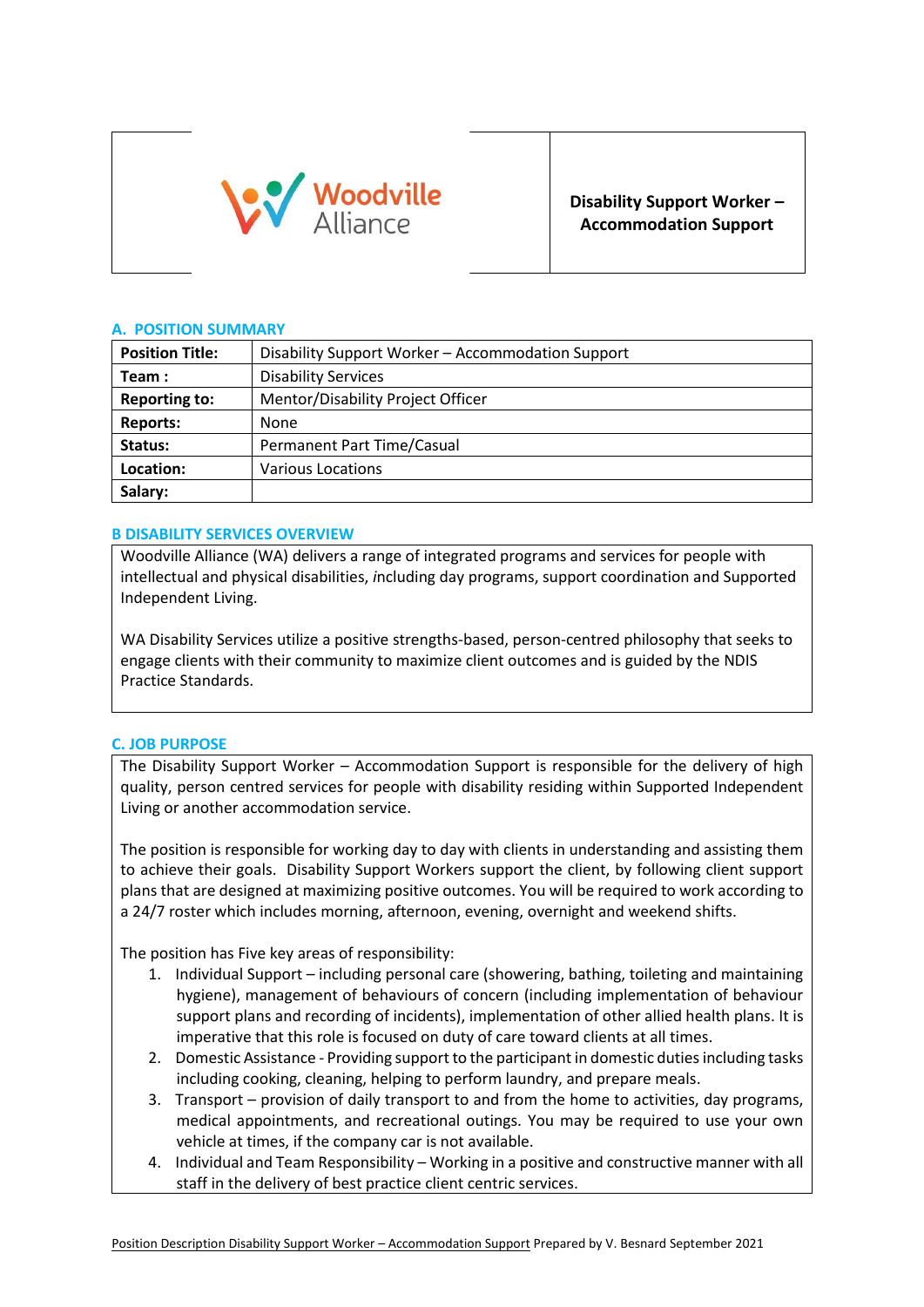5. Flexibility - The position may also, at times, be required to work in other program areas within WA Disability services including Day Program.

#### **D. RELATIONSHIPS**

In order to ensure best practice and quality service delivery is provided within the allocated funding this position must have well developed networks and relationships within the sector. These include but are not limited to:

- General Manager Disability Services
- WA Mentors
- WA Disability Services Manager
- WA Social Enterprise Manager
- External stakeholders including family and significant others
- Other disability service providers with in South West Sydney
- Mainstream service providers
- Allied Health Professionals, other health professionals and Behaviour Support Specialists
- NDIS Representatives

### **E. JOB REQUIREMENTS**

| Key Result Area 1 |                                                                                                                                                                                                                                                                                               | <b>CLIENT CARE</b>                                                                                                                                                      |  |  |
|-------------------|-----------------------------------------------------------------------------------------------------------------------------------------------------------------------------------------------------------------------------------------------------------------------------------------------|-------------------------------------------------------------------------------------------------------------------------------------------------------------------------|--|--|
| <b>Key Tasks</b>  |                                                                                                                                                                                                                                                                                               |                                                                                                                                                                         |  |  |
|                   |                                                                                                                                                                                                                                                                                               | 1. Working individually with clients on a day to day basis in working towards their goals,                                                                              |  |  |
|                   |                                                                                                                                                                                                                                                                                               | recording their progress and evaluating and identifying the next steps required to achieve                                                                              |  |  |
|                   | their goals.                                                                                                                                                                                                                                                                                  |                                                                                                                                                                         |  |  |
|                   |                                                                                                                                                                                                                                                                                               | 2. Provision of personal care support to clients including showering, bathing, toiletries,<br>brushing of hair and maintaining hygiene.                                 |  |  |
| 3.                | Responsible for the duty of care of clients allocated to you and any who are within close<br>proximity to where you are working                                                                                                                                                               |                                                                                                                                                                         |  |  |
|                   |                                                                                                                                                                                                                                                                                               |                                                                                                                                                                         |  |  |
|                   | 4. Assisting with the provision and/or preparation of healthy meals for clients and cleaning of<br>kitchen areas following meal preparation.                                                                                                                                                  |                                                                                                                                                                         |  |  |
| 5.                | Provision of positive behaviour support to clients with behaviours of concern.                                                                                                                                                                                                                |                                                                                                                                                                         |  |  |
| 6.                | of engagement.                                                                                                                                                                                                                                                                                | To continuously encourage, motivate, acknowledge and validate the clients in every aspect                                                                               |  |  |
|                   | 7. Ensure you speak, engage and work with clients and their families in a respectful and<br>professional manner at all times. To portray values and attitudes in line with those of<br>respect, equality, dignity and understanding. As well as portraying professionalism to all<br>parties. |                                                                                                                                                                         |  |  |
| 8.                |                                                                                                                                                                                                                                                                                               | Reporting of all incidents both verbally and in writing as they occur to supervisors following<br>the incident management procedure.                                    |  |  |
|                   |                                                                                                                                                                                                                                                                                               | 9. Provide feedback to staff, families and clients, and record progress & communication<br>notes as per relevant policies, procedures and work instructions.            |  |  |
|                   |                                                                                                                                                                                                                                                                                               | 10. Be responsible for maintaining cleanliness of the house common areas, assisting clients<br>with domestic tasks and reporting potential facility issues immediately. |  |  |
|                   |                                                                                                                                                                                                                                                                                               | 11. Commitment to attending and participating in staff meetings, staff development days and<br>ad hoc company functions                                                 |  |  |
|                   |                                                                                                                                                                                                                                                                                               | <b>Key Performance Indicators</b>                                                                                                                                       |  |  |
|                   |                                                                                                                                                                                                                                                                                               | 1. Achievement of individual client goals in relevance to Supported Independent Living.                                                                                 |  |  |
|                   |                                                                                                                                                                                                                                                                                               | 2. Duty of care is exercised at all times to allocated clients and clients within close proximity                                                                       |  |  |
|                   | of the worker.                                                                                                                                                                                                                                                                                |                                                                                                                                                                         |  |  |
|                   |                                                                                                                                                                                                                                                                                               | 3. Clients' personal hygiene is upheld as per standards and all personal care activities are<br>carried out in accordance with individuals' support plans & WA policy   |  |  |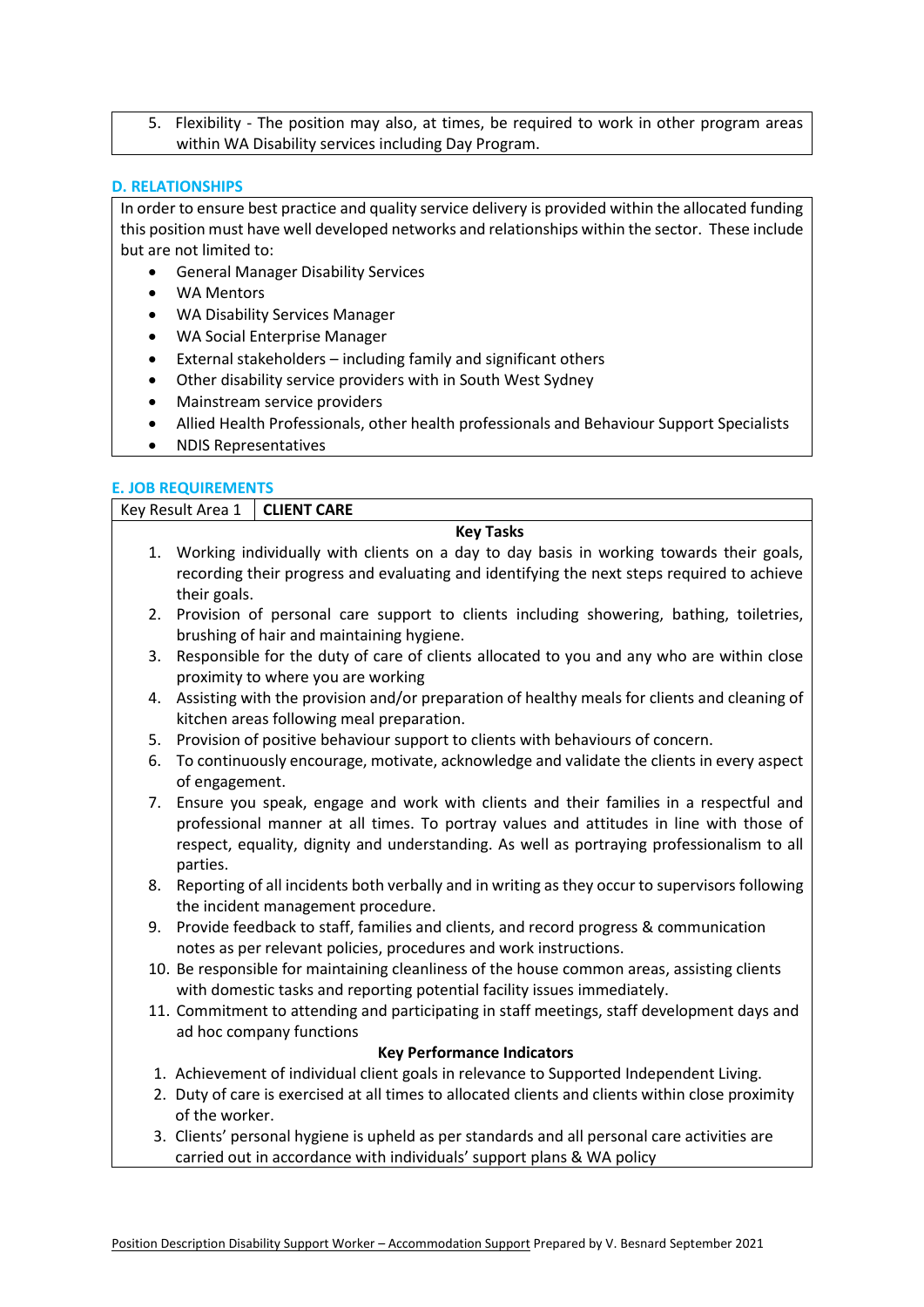- 4. Positive and appropriate relationships with clients, families, other staff and stakeholders are maintained.
- 5. Clients are treated with dignity and as equals and peers at all times, particularly in the provision of personal care and positive behaviour support.
- 6. All incidents are reported to supervisors in a timely manner and according to all relevant policies, procedures and work instructions.
- 7. Clients are supported to prepare and consume healthy meals, or as requested by the client.
- 8. Client and family feedback is reflective of a positive experience with WA.
- 9. House common areas are clean and maintained as per standards required & clients are supported in performing domestic tasks as required. All facility issues are reported to supervisor when identified.

# Key Result Area 2 **CLIENT TRANSPORTATION**

## **Key Tasks**

- 1. Responsibility for the safe and timely transportation of clients to and from the home and to approved activities in a WA nominated or your own vehicle.
- 2. Safe keeping and maintenance (cleanliness) of the WA transport vehicle at all times with no personal use without prior approval.
- 3. Strict adherence to the roster and commitment to your Duty of Care/WHS requirements. Your duty of care encompasses your allocated clients as per the roster/staffing ratio, the environment, your colleagues and yourself.
- 4. Strict adherence to all relevant policies, procedures and work instructions.
- 5. You will be responsible for maintaining a NSW Roads and Waterways approved Drivers' License, relevant insurances for your own vehicle and obeying road rules when transporting clients. You will follow and understand the Woodville Alliance Client Transport Policy and Procedure prior to engaging in any transport activities.

## **Key Performance Indicators**

- 1. Safe and timely collection and delivery of clients on transport runs.
- 2. All activities adhered to as per policy and procedure requirements and road rules are observed and obeyed accordingly.
- 3. WA vehicle used for permitted uses only.
- 4. WA vehicle is kept clean and in a safe, approved location.
- 5. Required registration and insurances of own vehicle are maintained and provided to HR in a timely manner.

## Key Result Area 3 **TEAM WORK AND ROSTERING**

## **Key Tasks**

- 1. To continuously encourage, motivate, acknowledge and validate all Disability team members in order to have beneficial and positive client centric practice in every aspect of engagement.
- 2. Commitment to person centred practices through active participation in professional development and training.
- 3. Strict adherence to the roster and commitment to your Duty of Care/WHS requirements. Your duty of care encompasses your allocated clients as per the roster/staffing ratio, the environment, your colleagues and yourself.
- 4. Complete timesheets daily, accurately reflecting your work.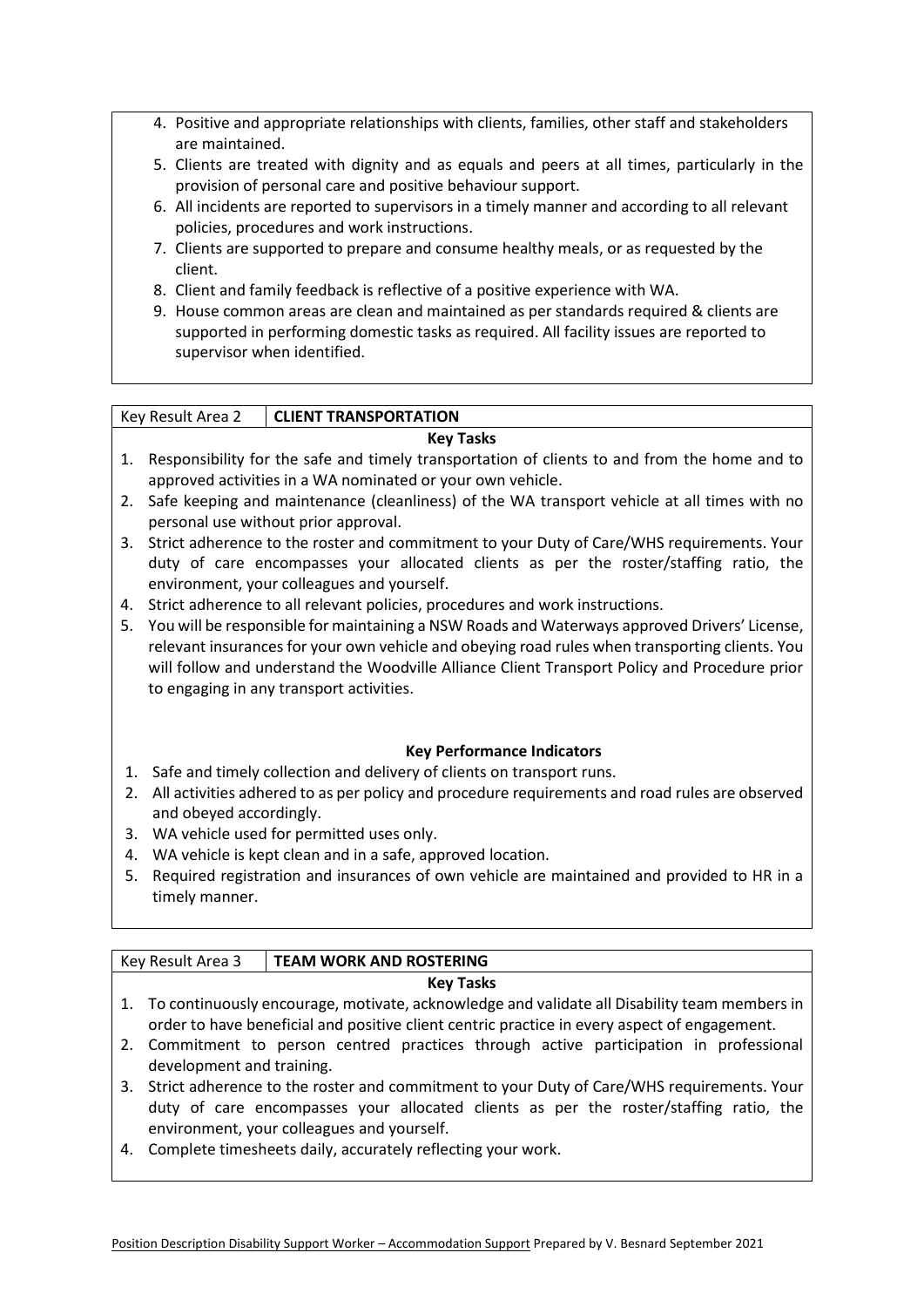### **Key Performance Indicators**

- 1. Consistent and positive communication with all staff that promotes teamwork.
- 2. Training, both external and internal, is actively participated in and evident in daily work practice.
- 3. Adherence to roster and compliance with WHS / duty of care responsibilities.
- 4. Timesheets submitted to coordinators accurately and in a timely manner.

|    | Key Result Area 4                                                                                                                                                                                                      | <b>FINANCE</b>                                                                                                                         |  |
|----|------------------------------------------------------------------------------------------------------------------------------------------------------------------------------------------------------------------------|----------------------------------------------------------------------------------------------------------------------------------------|--|
|    |                                                                                                                                                                                                                        | <b>Key Tasks</b>                                                                                                                       |  |
| 1. | Responsible for the use of organisational property and equipment in a safe and responsible<br>manner which does not lead to damage due to misuse or failure to follow instructions.                                    |                                                                                                                                        |  |
| 2. | Ensure that client services are provided as per their agreed funding/schedule of support and<br>as directed by supervisors.                                                                                            |                                                                                                                                        |  |
| 3. | Ensure that client monies for household purposes are managed as per the relevant policies,<br>procedures and work instructions.                                                                                        |                                                                                                                                        |  |
| 4. | Where necessary, support participants in using their personal money for individual purchases<br>and guide them where appropriate, ensuring that relevant policies, procedures and work<br>instructions are adhered to. |                                                                                                                                        |  |
|    | <b>Key Performance Indicators</b>                                                                                                                                                                                      |                                                                                                                                        |  |
| 1. |                                                                                                                                                                                                                        | WA property and equipment is not damaged through improper or irresponsible use and Safe<br>Operating Procedures (SOPs) are adhered to. |  |
| 2. |                                                                                                                                                                                                                        | Cash reconciles upon return with appropriate receipts.                                                                                 |  |
| 3. |                                                                                                                                                                                                                        | Clients are supported to build their capacity to manage their own money wherever possible.                                             |  |
| 4. |                                                                                                                                                                                                                        | All relevant policies, procedures and work instructions have been followed.                                                            |  |

|                                                                                                                                                                                                             | Key Result Area 5 | <b>REPUTATION</b>                                                                   |
|-------------------------------------------------------------------------------------------------------------------------------------------------------------------------------------------------------------|-------------------|-------------------------------------------------------------------------------------|
| <b>Key Tasks</b>                                                                                                                                                                                            |                   |                                                                                     |
| 1. On all occasions act in accordance to the Organisation's Code of Conduct. Display the values<br>of the Organisation to all internal and external parties to ensure we maintain a positive<br>reputation. |                   |                                                                                     |
| 2.                                                                                                                                                                                                          |                   | Maintain positive working relationships with families, colleagues and stakeholders. |
| <b>Key Performance Indicators</b>                                                                                                                                                                           |                   |                                                                                     |

- 1. Organisational values are evident in day to day work and reflective of the WA Code of Conduct.
- 2. Evidence of effective and appropriate communication with all clients and stakeholders.
- 3. Client, colleague and family feedback is reflective of a positive experience with WA.

| Key Result Area 6                                                                                                                                                                                                                                                                                                                                                                                                                                                                                                               | ADHERENCE TO COMPANY AND FUNDING BODY POLICIES AND |  |
|---------------------------------------------------------------------------------------------------------------------------------------------------------------------------------------------------------------------------------------------------------------------------------------------------------------------------------------------------------------------------------------------------------------------------------------------------------------------------------------------------------------------------------|----------------------------------------------------|--|
|                                                                                                                                                                                                                                                                                                                                                                                                                                                                                                                                 | <b>PROCEDURES</b>                                  |  |
| <b>Performance Indicators</b>                                                                                                                                                                                                                                                                                                                                                                                                                                                                                                   |                                                    |  |
| Adhere to and demonstrate commitment to company HR policies, procedures and work<br>$\bullet$<br>instructions as varied or created by WA from time to time.<br>Adhere to and demonstrate commitment to company WHS policies and safe working<br>$\bullet$<br>practices as dictated and a varied or created by WA from time to time.<br>Adhere to working conditions as stipulated in employment contract.<br>$\bullet$<br>Demonstrate adherence and commitment to meeting all key result areas of position<br>٠<br>description. |                                                    |  |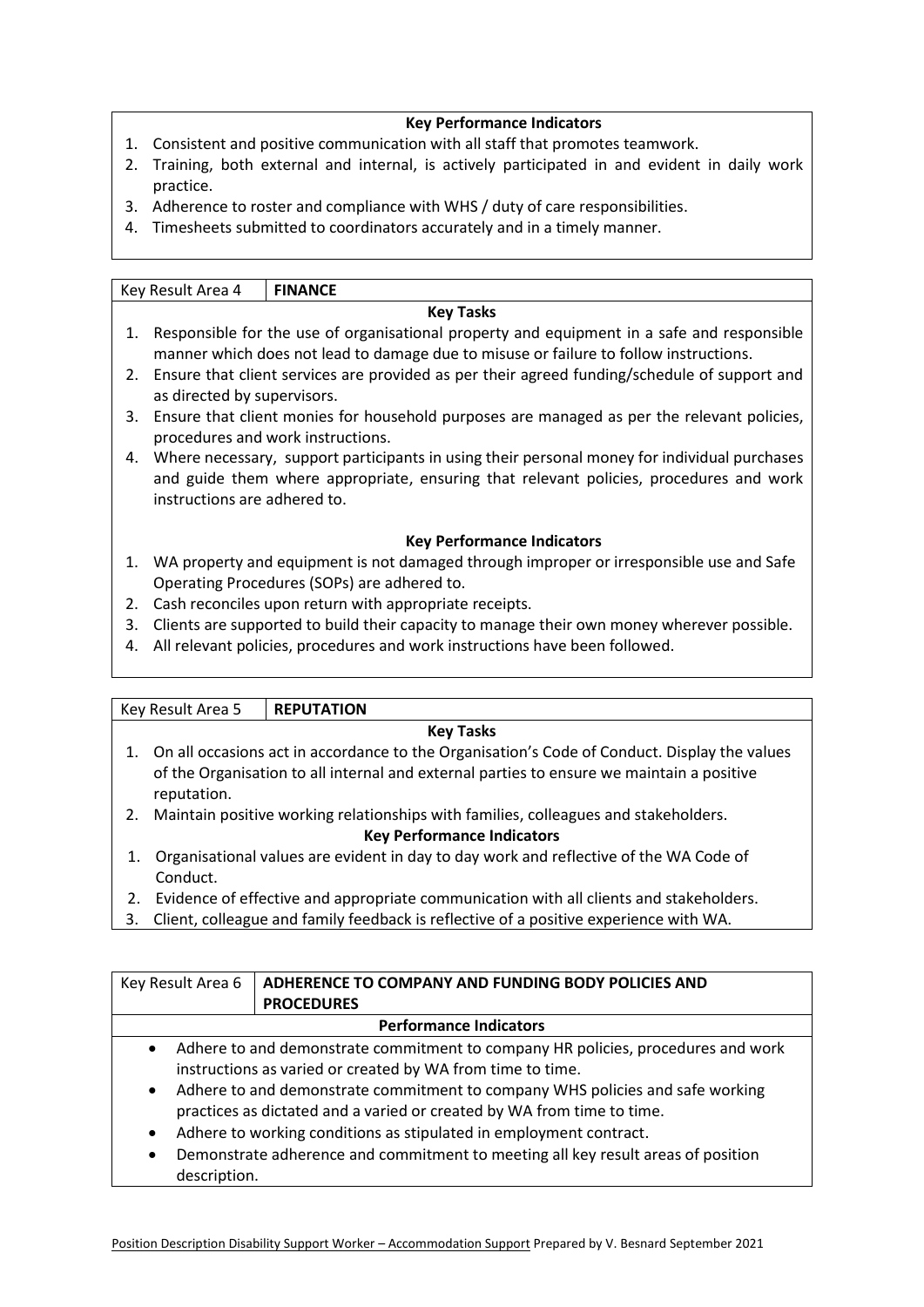- Adhere to all relevant employment legislation as dictated by state and federal legislation inclusive of WHS Act 2011 and its regulations.
- Ensure all activities comply with WA & funding bodies policy and relevant legislative and regulatory requirements ensuring no non-conformance reports.
- Adhere to NDIS Code of Conduct, NDIS Quality and Safeguarding Framework, as well as the NDIS Practice Standards.

## **F. RECRUITMENT INFORMATION**

#### **(The essential knowledge, experience, skills and personal attributes required for the position) COMPETENCY AND SELECTION CRITERIA REQUIREMENTS**

| Minimum Cert 3 in Individual Support, or equivalent                                       |
|-------------------------------------------------------------------------------------------|
| Experience of supporting people with intellectual and physical disabilities. Preferred    |
| experience in supporting clients within an accommodation setting and managing             |
| behaviours of concern.                                                                    |
| Willingness and capacity to perform domestic assistance duties & personal care duties.    |
| Ability to work independently without guidance or supervision                             |
| Knowledge of NDIS Practice Standards, NDIS Code of Conduct and successful completion      |
| of the NDIS Worker Orientation Module                                                     |
| Strong written communication skills and proficiency with technology e.g. Microsoft        |
| Outlook, SharePoint and Word                                                              |
| Ability to engage and recognise issues related to servicing Culturally and Linguistically |
| Diverse clients.                                                                          |
| Commitment to and an understanding of WHS responsibilities                                |
| Commitment to social justice principles and access and equity.                            |
| <b>Current and verified NDIS Workers Check</b>                                            |
| Current and valid driver's license                                                        |
| <b>Current First Aid Certificate with CPR</b>                                             |
| Provide proof of vaccination against COVID 19 via immunisation record                     |
|                                                                                           |

### **G. OTHER REQUIREMENTS**

- You may need to perform other reasonable duties which are not listed in this position description from time to time to meet our business and operational needs. This includes working in other service areas of our Disability program.
- You may be required to travel with notice to fulfill your duties.
- To work and promote the NDIS Practice Standards.
- To promote a person-centered culture of choice, inclusion and empowerment.
- A commitment to the principles of quality assurance and continuous improvement.
- Identify improvement opportunities, ideas and suggestions for quality improvements.
- Engaging in all client activities as per program roster inclusive of hydrotherapy.
- Administrative and computer-based tasks such as case notes and WA forms.
- Research for activities and services.
- Commitment to professional development and training
- Actively participate in maintaining a clean work environment.
- Working with clients in a community environment.
- Engage in moderate lifting when required e.g. helping with carrying of groceries, equipment and other similar resources.